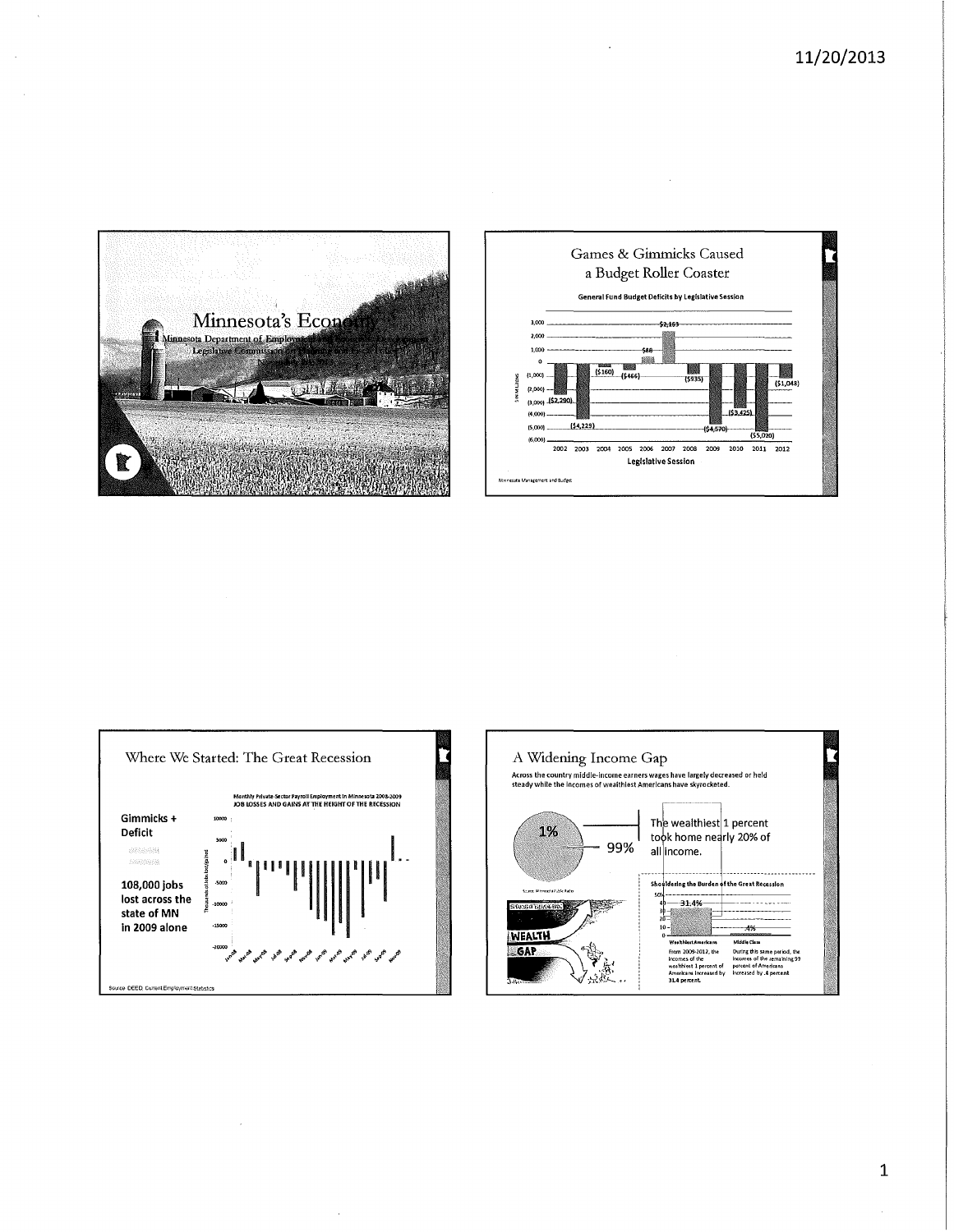





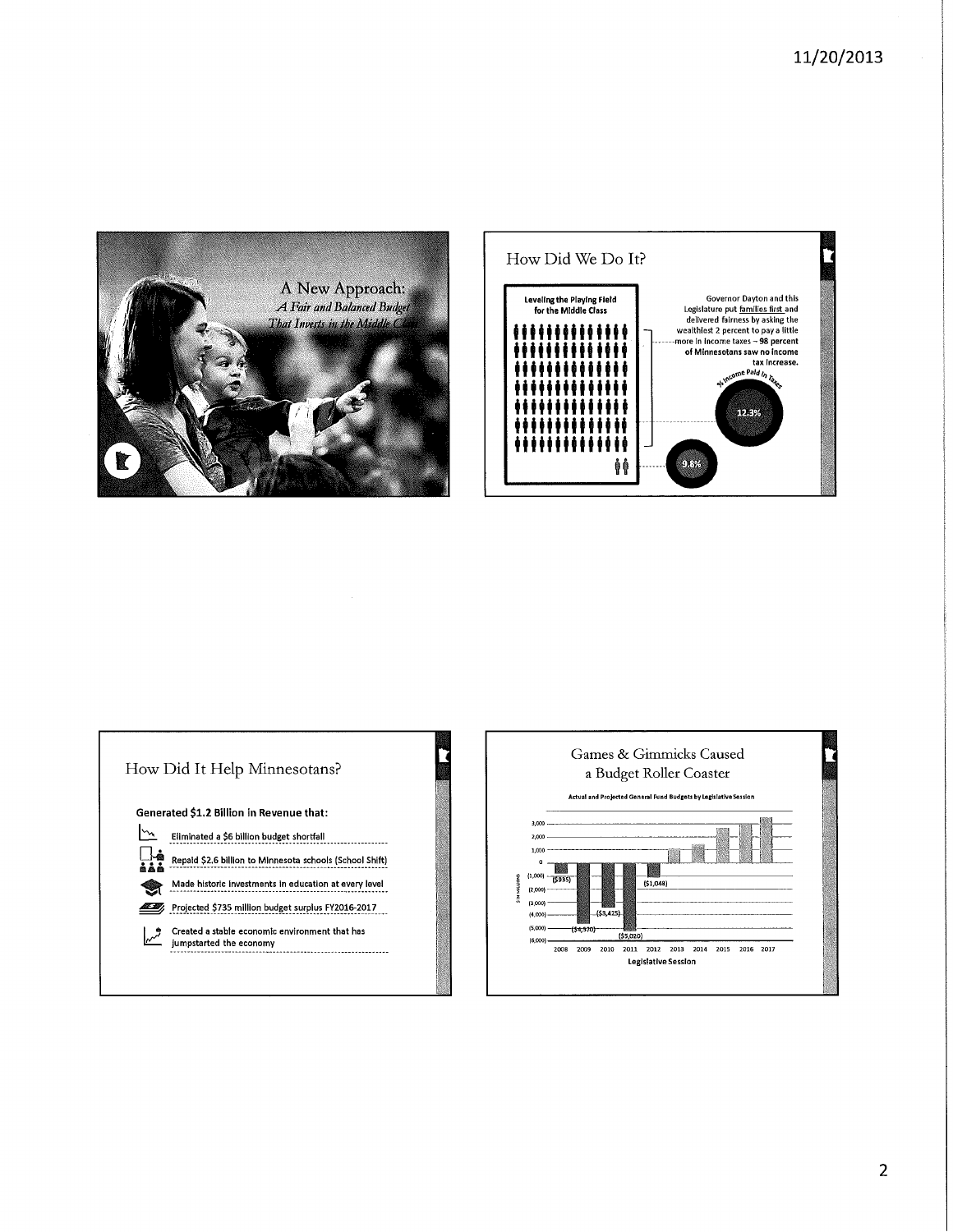



## Investments in our Competitiveness

- Minnesota Investment Fund \$30m
- Minnesota Job Creation Fund \$24m
- Minnesota Global Competitiveness Initiative \$1.5m
- Community Redevelopment S6m
- Adult Workforce Competitive Grant Program \$3.3m
- Youth Workforce Competitive Grant Program- \$5.7m
- Minnesota FastTRAC Adult Career Pathways \$3m



 $\mathcal{L}$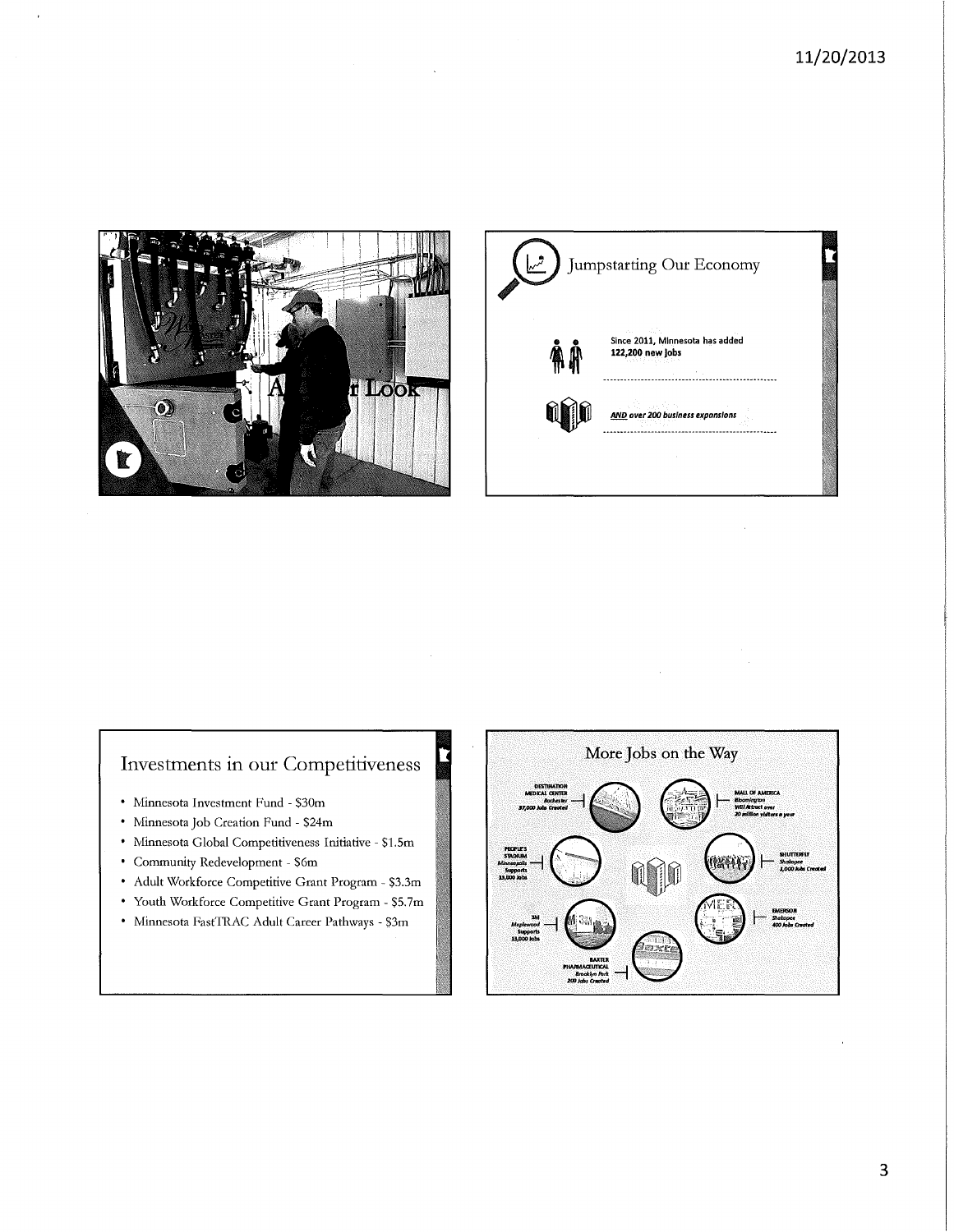à.









 $\bar{z}$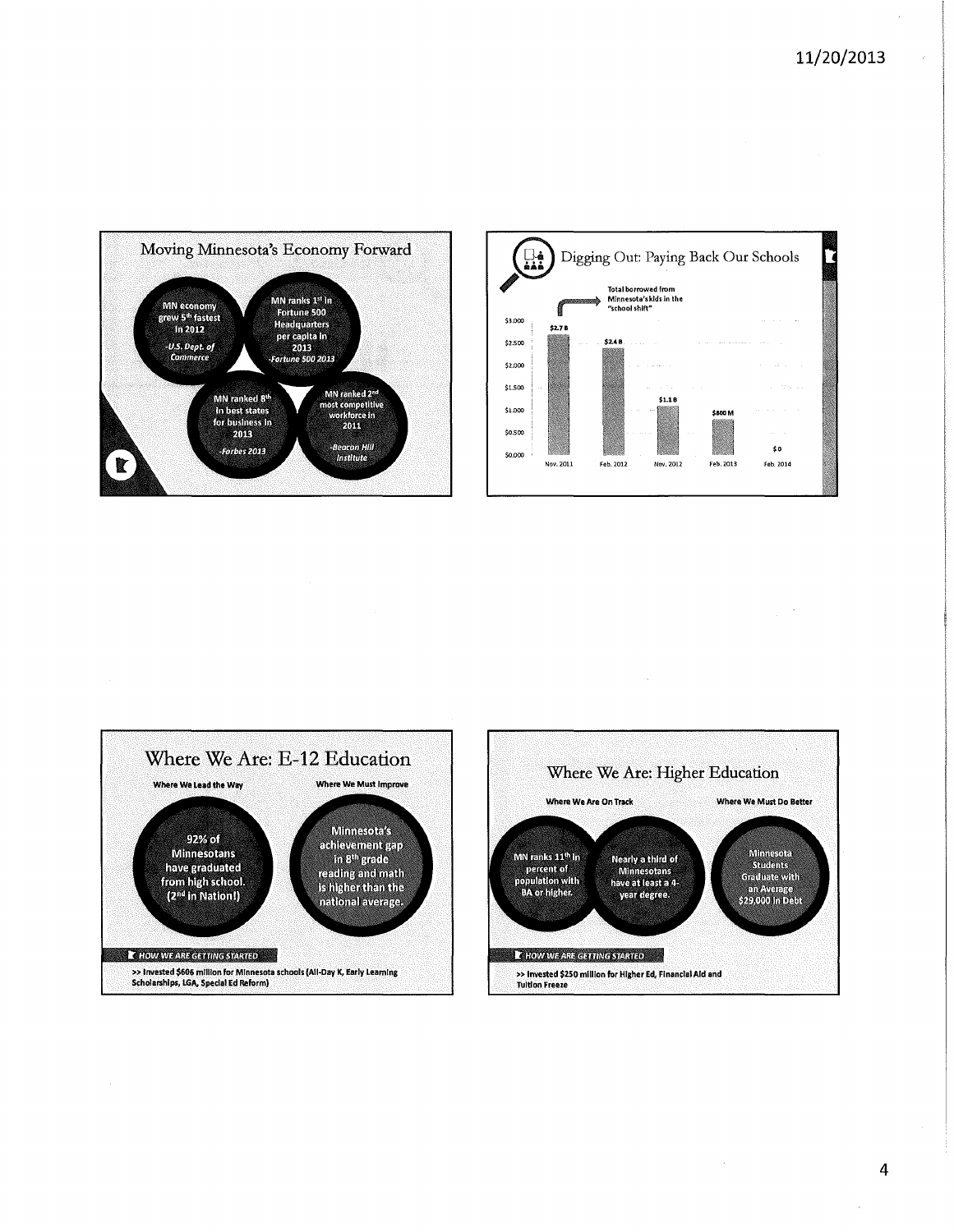







✔

LEAN CONTINUOUS IMPROVEMENT- Efforts to streamline government operations over the last two years have saved taxpayers an estimated<br>\$12 million



V

---------------

REFORM 2020 — Smart reforms that change how we pay for long-term<br>care services. Providing Minnesotans coordinated, preventive, in-home<br>care to seniors and persons with disabilities that will help avoid costly<br>nursing care

IT CONSOLIDATION — In 2011 streamlined the state's IT systems and<br>consolidated resources. These efforts have saved taxpayers \$19.5 <u>million</u><br>and counting and have made Minnesota a national leader in public<br>sector IT consol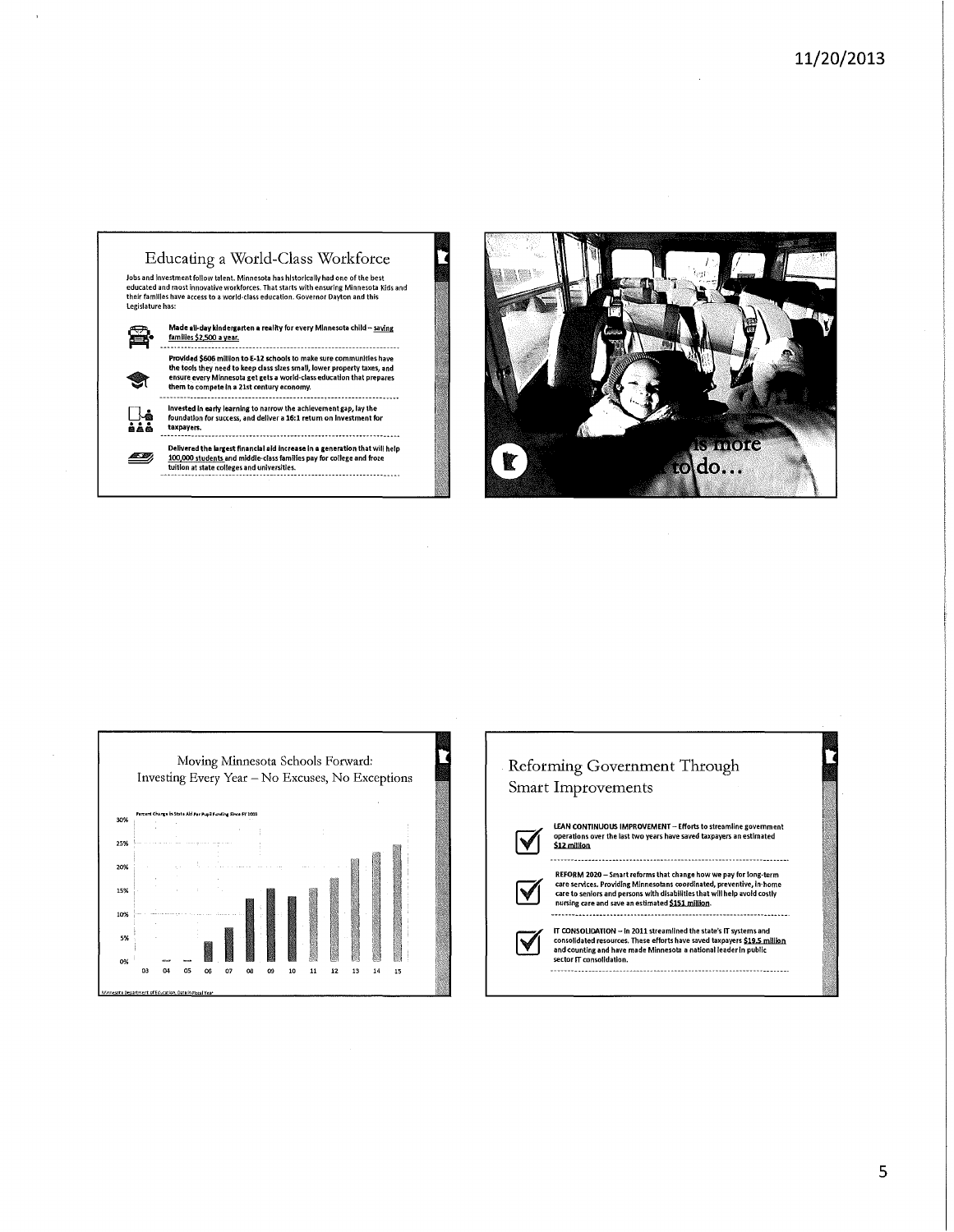





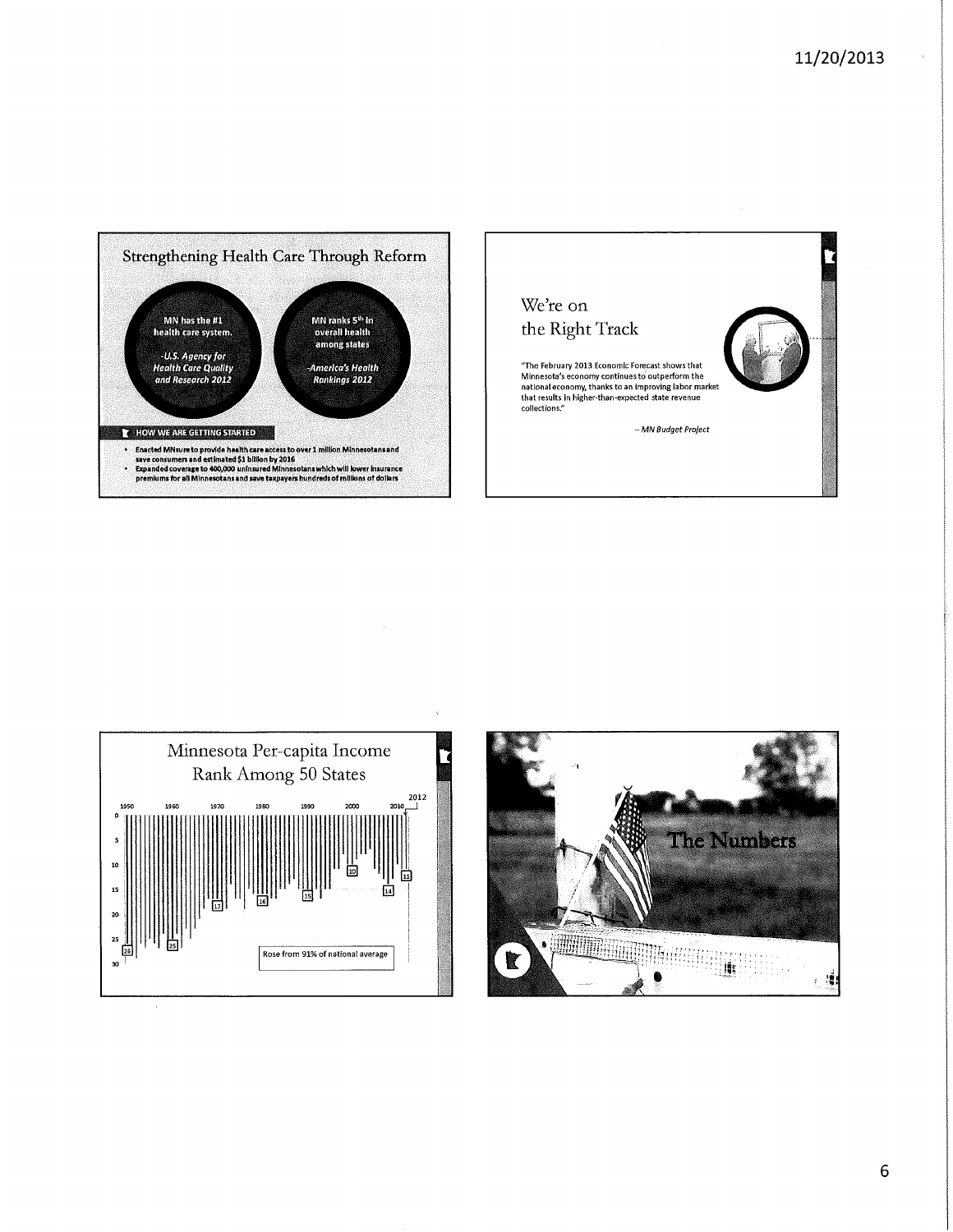





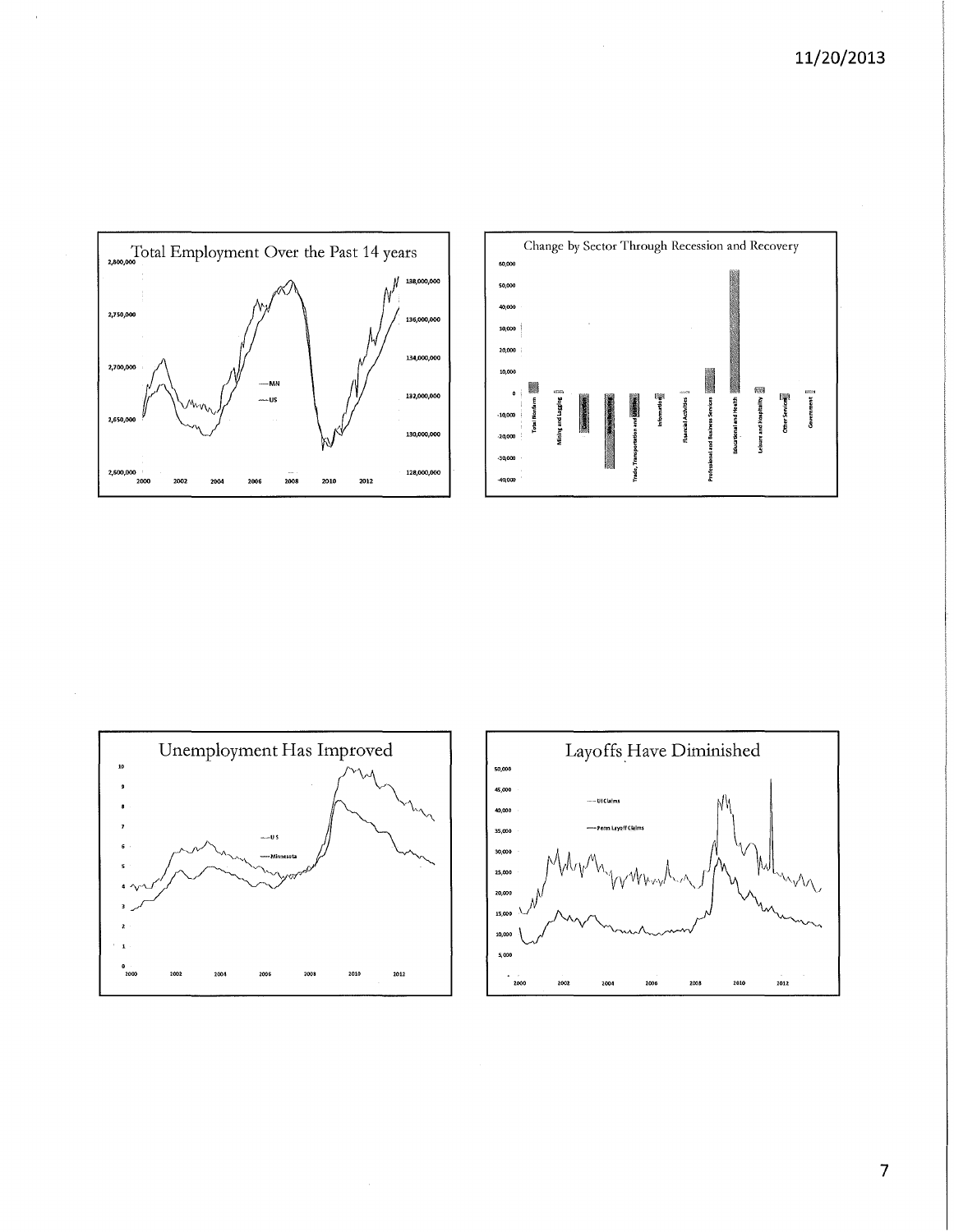





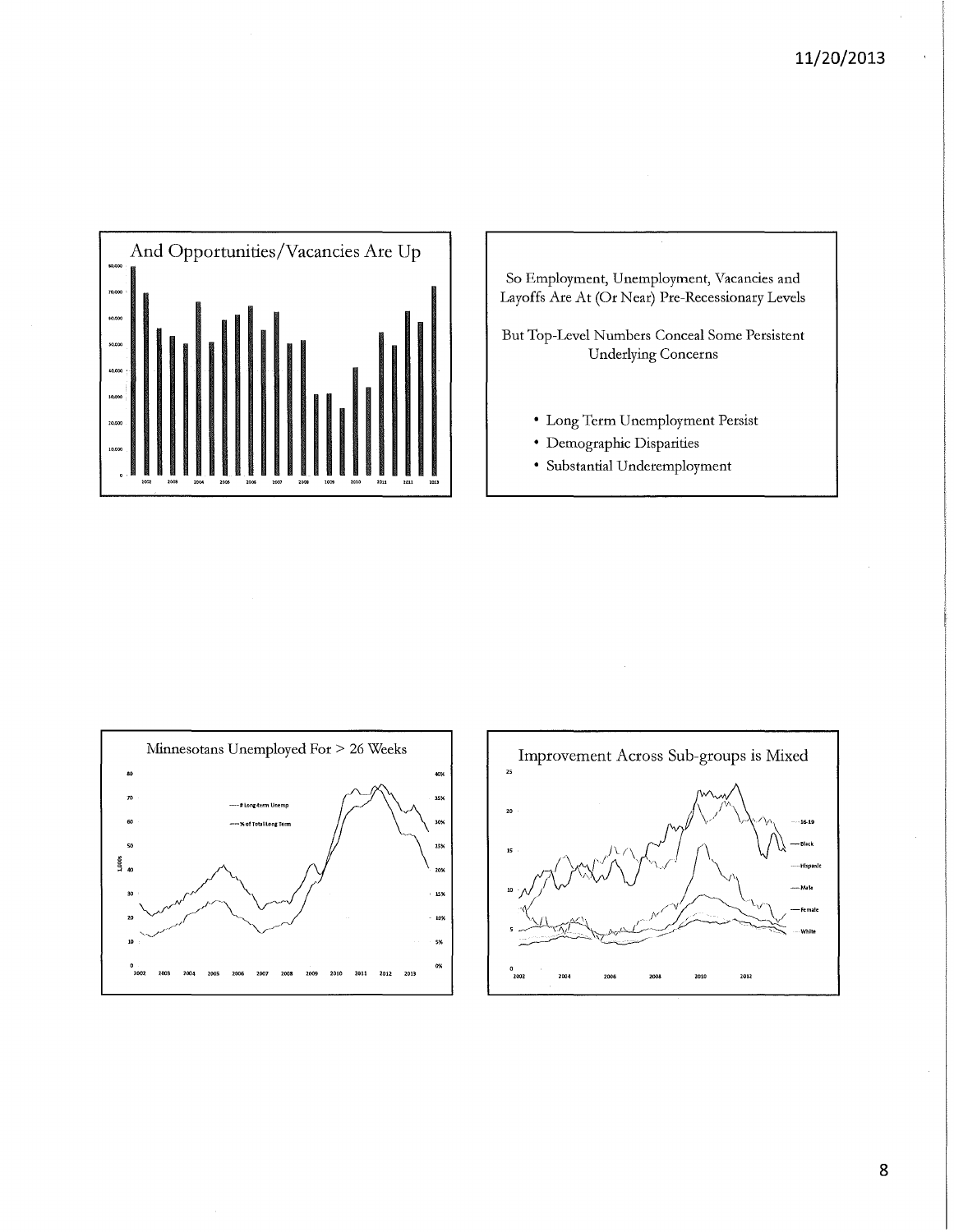





| Half of MN's Workforce is Underemployed |
|-----------------------------------------|
|-----------------------------------------|

|                              | Number    | Share  |
|------------------------------|-----------|--------|
| Properly educated/employed   | 1,465,278 | 43.6%  |
| Over-educated/Under-employed | 1,657,103 | 49.3%  |
| Under-educated               | 239,517   | 7.1%   |
| Total                        | 3,361,898 | 100.0% |